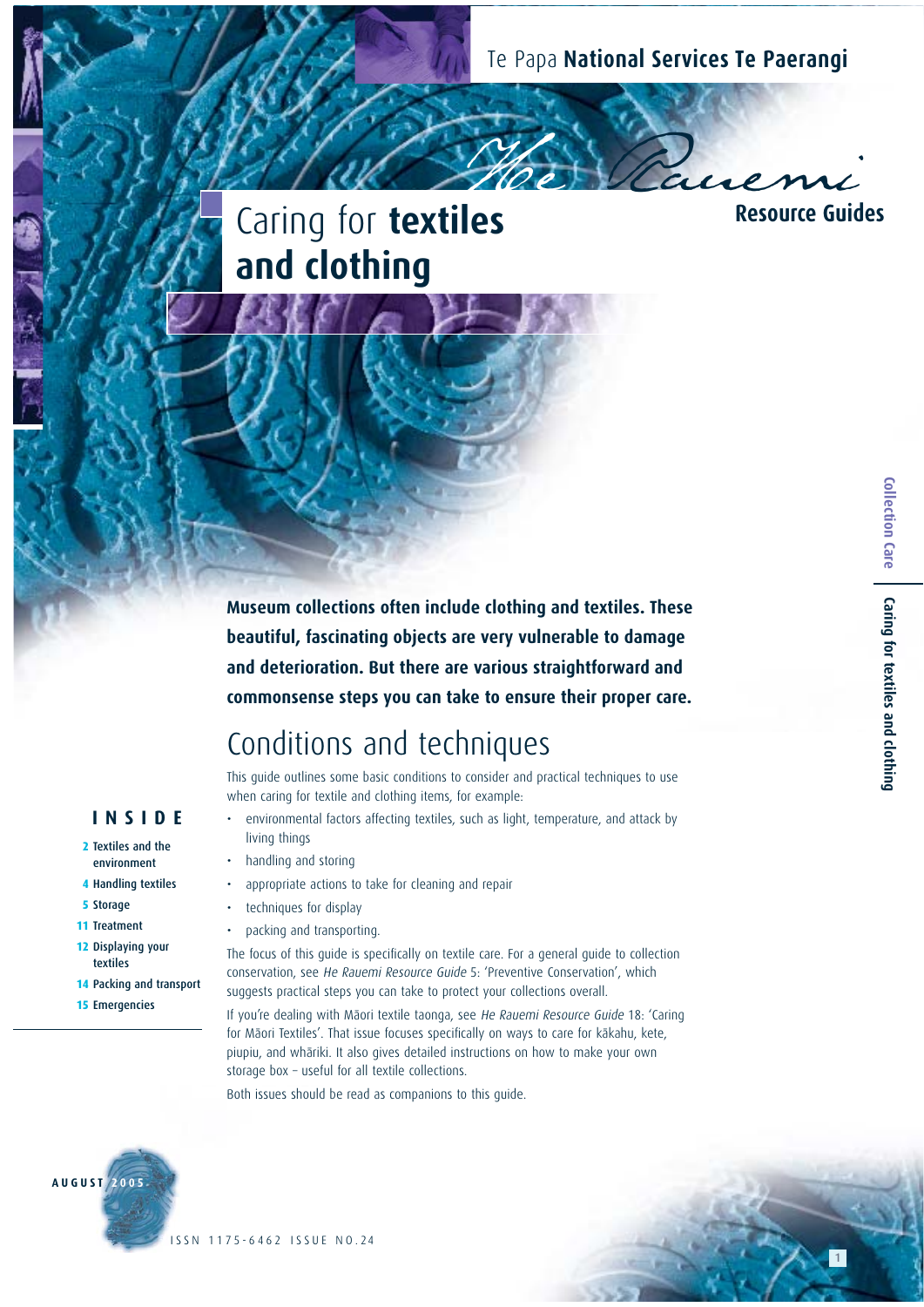

Textiles are fragile and vulnerable. If in doubt, ask a professional conservator.

Light, temperature, moisture, dust, and living things such as fungi, insects, and rodents can all damage textiles. Most environmental damage is irreversible, and professional conservation treatment can be expensive, so minimise harm by thinking ahead and providing the best possible conditions to store and display your textiles.

# **PREVENTION IS ALWAYS BETTER THAN CURE.**

# **Light**

All light is damaging, not just UV light.

Damage from light happens gradually. You may not even notice until it's too late.

Light is the greatest enemy of textiles. Damage from light accumulates over time and is irreversible. Light causes fading, bleaching, and colour changes, and can make materials dry and brittle. You may not notice deterioration at all until it's too late.

Fluorescent bulbs emit more UV than incandescent (regular) ones, and spotlights create hot spots.

### **Solutions**

- See He Rauemi Resource Guide 5: 'Preventive Conservation' for general guidance on protecting your collections from light damage.
- Keep light levels low. A conservator or electrician can measure these levels using a lux meter; the recommended light level for textiles is 50 lux.
- When displaying textile objects, place lighting outside display cases, if possible, to avoid heat building up. Spotlights can cause problems by creating 'hot spots' and drying out textiles.
- Consider using lighting that turns on automatically as people approach an area and turns off when they move on. This means that textiles aren't exposed to light unless it's necessary.
- Store textiles in total darkness. Consider approach-activated lighting for the storage area too.
- In a museum, block off or screen windows. If you're displaying textiles in a historic house or building, filter the light during opening hours by pulling down roller blinds in a plain, fine, light-coloured cotton fabric. When the building is closed, cover the windows with dark curtains or blinds to keep out all light.

# **Temperature and moisture**

Temperature and relative humidity affect each other, and they should be considered together to avoid fluctuations and extremes. Natural fibres such as cotton, linen, silk, wool, and plant fibres react to changes in temperature and humidity by absorbing or releasing moisture. This makes them expand and contract, and can eventually break the fibres.

Too much moisture in the air can allow moulds and mildew to grow on textiles. Dyes may bleed. Too little moisture, or too much heat, dries out textiles and makes them brittle.

#### **Solutions Example of mould stains on a sample**

Photograph courtesy of Valerie Carson

- See He Rauemi Resource Guide 5: 'Preventive Conservation' for detailed information on measuring and controlling relative humidity and temperature.
- Display textiles at a constant temperature of 18-20ºC and 50-55% relative humidity. For storage, 12-18ºC and 50-55% relative humidity is ideal.



**Example of embroidery damaged by light** Photograph courtesy of Valerie Carson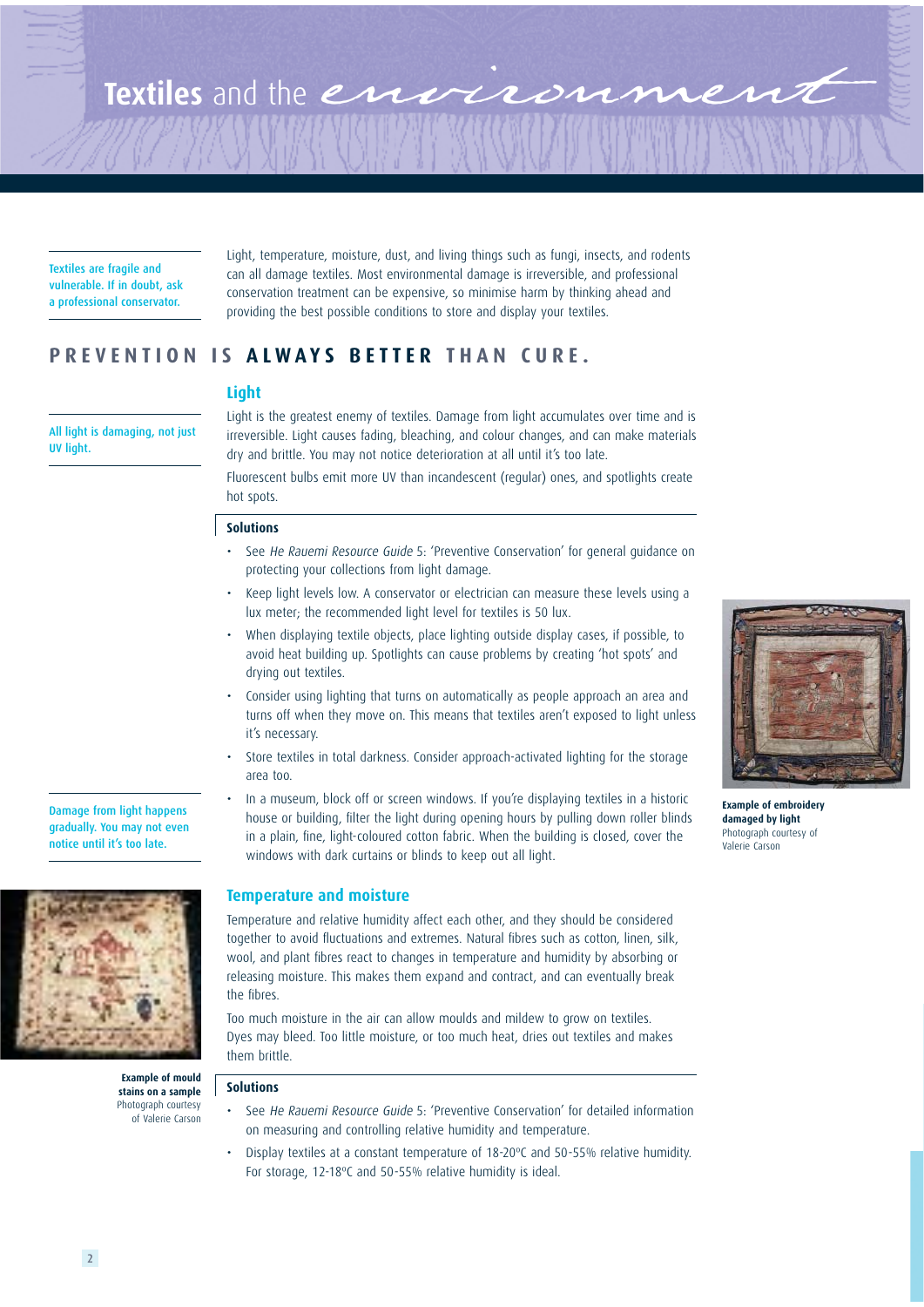• Keep the temperature stable. Many museums switch off their heating at night, and this fluctuation in temperature speeds up the deterioration of textiles.

When considering temperature and relative humidity, remember you need to protect your precious collection items, not just keep museum staff comfortable.

### **Dust**

Dust can physically damage fibres by causing cuts and abrasions. It also obscures a textile's appearance.

### **Solutions**

- Old buildings are naturally dusty and the movement of people creates dust. As a result, you need to dust and vacuum regularly.
- Make sure doors and windows fit well.
- Textiles on open display can act as a filter and retain dirt and dust. Display items in cases or within glazed frames.
- However, don't make a display case airtight this may cause problems with humidity. Allow filtered air to move in and out by placing a fine mesh filter over a small opening in the case top, or velvet ribbon around the case door.

### **Attack by insects, rodents, and microbes**

Spores of mould and mildew are always present in the air. In moist conditions, these can grow on textiles and cause staining and damage.

Mice, rats, borer, and carpet beetles are pests that museums can do without. Moths and carpet beetles favour wool and fur, but can attack other fibres, even synthetics. Rats and mice can also be very destructive.

### **Solutions**

- Keep storage and display areas scrupulously clean and tidy.
- Buildings with a controlled environment will reduce insect infestation, as the building must be sealed to maintain a stable environment. As a result, insects are less likely to come in through open windows and doors.
- Pests can also arrive with collections and objects coming into the building. See He Rauemi Resource Guide 5: 'Preventive Conservation', page 9, for advice on dealing with this.

**A moth case on a** 

**jacket sleeve** Photograph courtesy of Valerie Carson

If in doubt, get advice from a professional conservator. See page 16 for the New Zealand Professional Conservators Group's contact details.

# **Housekeeping** matters

Good housekeeping is vital for preserving textiles and minimising the likelihood of pests, so make sure you have a high standard of general housekeeping. Clean, wellstored textiles are less vulnerable to deterioration. Regularly inspect, vacuum, and dust your display and storage areas. Most pests like dark, undisturbed places to feed and reproduce. Clean, well stored textiles are less vulnerable.

Remember that prevention is better than cure. Keep storage, display and work areas clean, tidy and dust-free, and make sure food is never eaten or kept in these areas.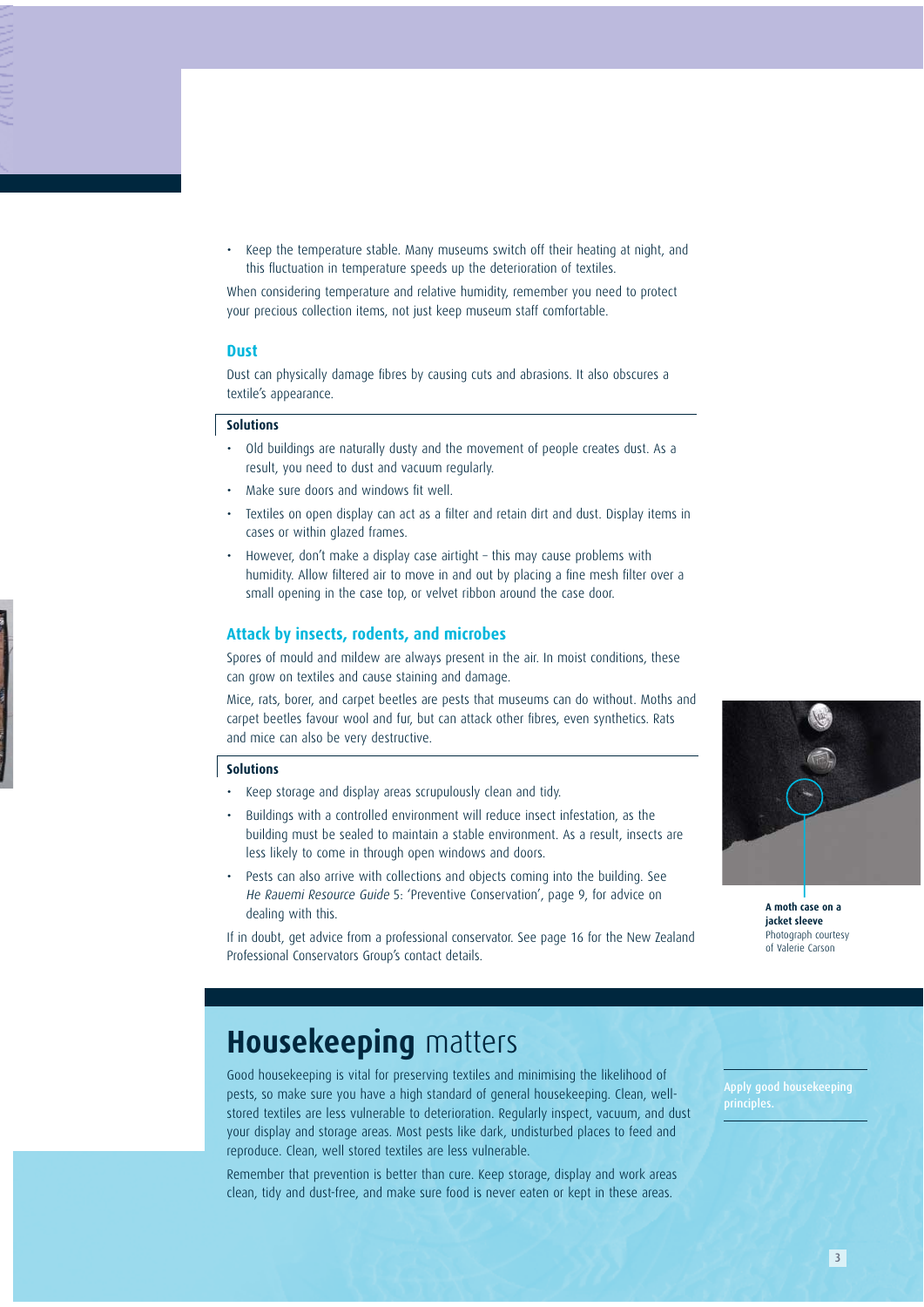

Handling can cause wear and tear of textiles. Aim to handle them as little as possible. Protect them from skin contact.

### **Solutions**

- Wear clean cotton gloves or disposable gloves to protect textiles from grease, dirt, perspiration, and acid on your hands.
- Before you move an item, think ahead. Know where you're going to put it down.
- How large or heavy is the item? Make sure you have enough people to carry it. If you're taking it through doors, you may want to open these ahead of time.
- Support objects carefully and gently so their weight is evenly distributed.
- A table on wheels, a trolley, tray, or box should be available for moving textiles.
- Good documentation and labelling, including photos and measurements, will also minimise the need for handling.

Wear disposable or clean white cotton gloves when handling textiles.

# **Labelling** and documentation

Good labelling and documentation means you can minimise handling, as it's easier to find items.

- Have detailed documentation of the textile's fabric type, colour, age, provenance, dimensions, and condition. Include photos and measurements.
- Keep records of where the item is stored; when it's on and off display; any loans, and its condition on return; and dates of housekeeping or conservation treatments.



**Example of a correctly labelled textile**

- Label each item with an accession number. Write the number with a Sanford Rub-a-Dub laundry-marking pen on cotton tape or an acid-free card swing label. (Do this before attaching the label to the item!) Using cotton thread and a medium or fine needle, stitch the label on with a minimum number of stitches. Don't take stitches through to the item's outer surface.
- Put labels in a consistent position, so it's easy to find them. Make sure they won't show if the textile is on display.
- Never use pins or adhesive tape, and never write the number directly on the textile.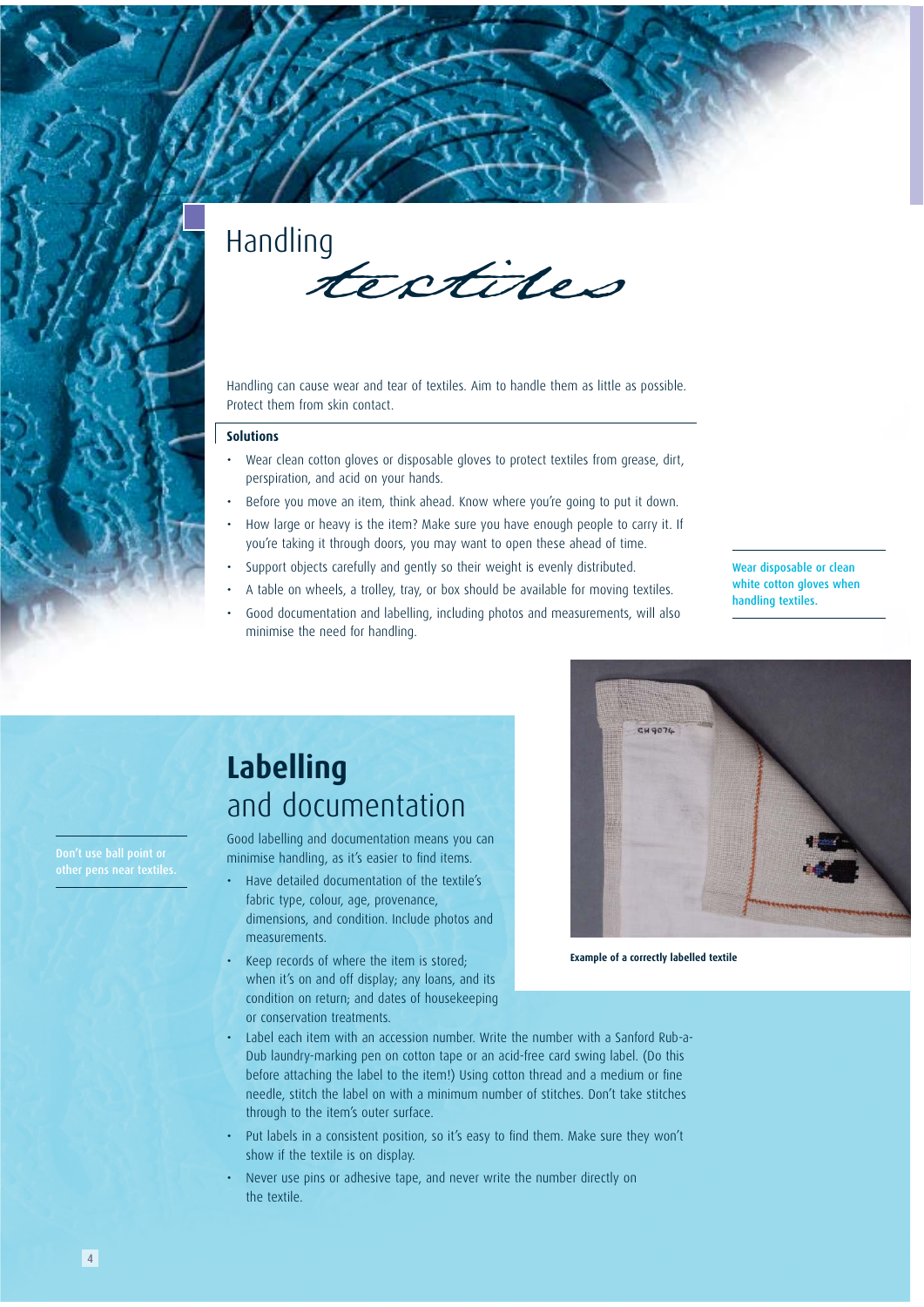Storage П л.

# **Choosing a suitable storage area**

Textile storage areas should be clean, dark, and well ventilated. Don't store textiles on the floor or next to outside walls, as the floor may be vulnerable to flooding and outside walls fluctuate more in temperature. Ask yourself how easy it is to place the items and remove them from their storage area. Remember you want to minimise handling.

Storing textiles in a box or a drawer creates a smaller micro-environment that is easier to control. Storing items on open shelving means the whole room is the environment, which is a much larger area to control.



**Textiles well stored in a drawer**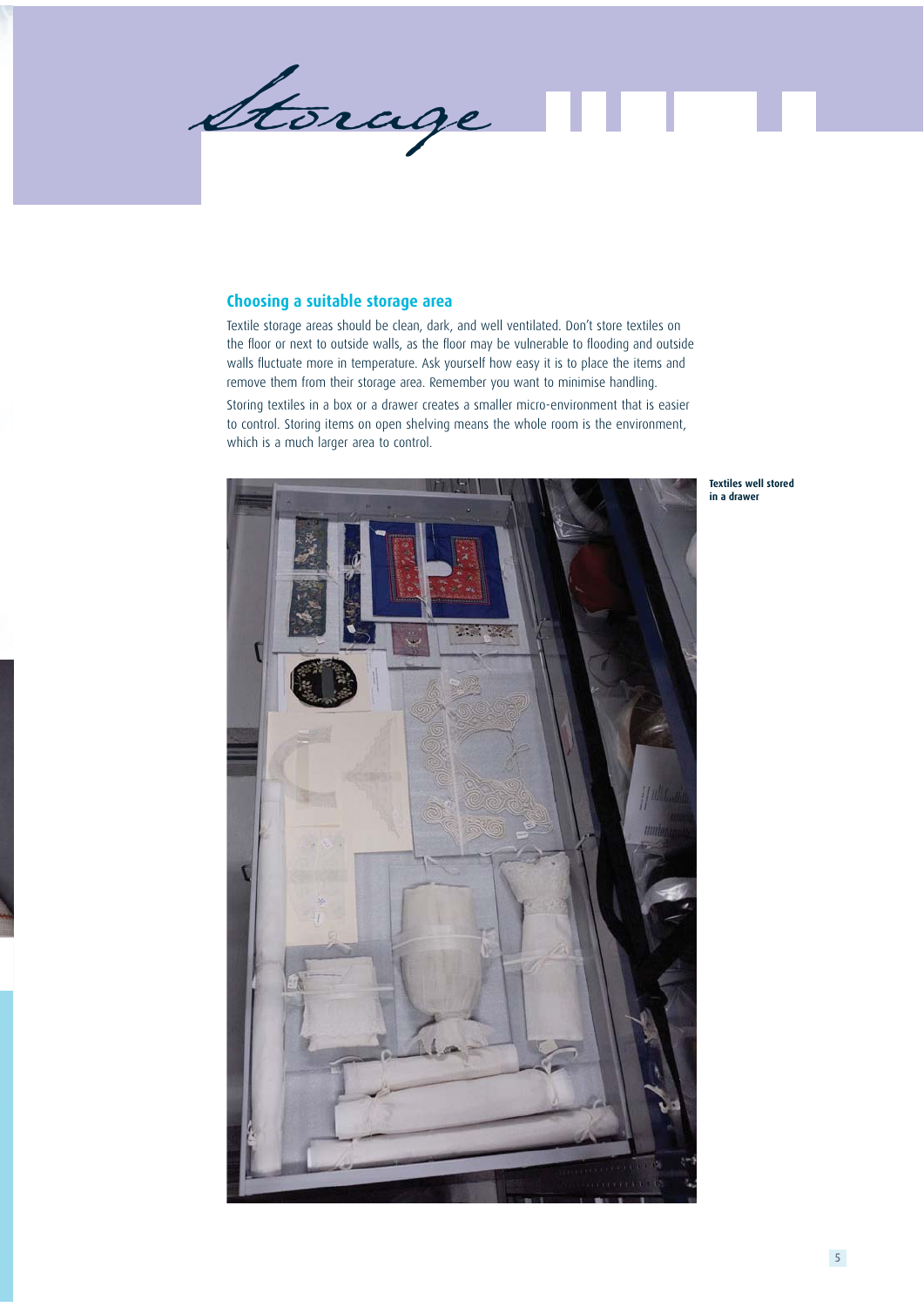# **Tips for storing textiles**

- Don't store textiles in plastic. This can trap moisture and encourage fungi. In the event of a fire, the intense heat may melt the plastic and fuse it to the textile.
- Label boxes and drawers accurately textiles can then be found easily and you minimise handling.

### **Storage requirements for flat and three-dimensional textiles**

### **Flat textiles**

Flat textiles can include wall hangings, carpets, curtains, household linen, bed covers, flags, tapa, cloaks, embroidery, lace, and some costume.

Store them flat where possible. If you don't have enough space, roll flat textiles over a covered tube and suspend the tube. If a textile is too large to roll, you can fold it. However this should be the last option you consider.

#### **Storing textiles flat**

Large textiles require two or more people to roll them.

Never store food or drink near textiles or textile storage areas.

> Store textiles flat in acid-free boxes or in drawer units. These may be metal or wooden. If wooden, make sure the wood is sealed with three thorough coats of Watyl Estapol Acrylic. Line and interleave the textiles with acid-free card, acid-free tissue, wellwashed unbleached calico, or Tyvek.

> See page 7 of He Rauemi Resource Guide 18: 'Caring for Mäori Textiles' for instructions on making an acid-free box for storage. You can also buy various sizes custom-made from Conservation Supplies.

### **Rolling flat textiles**

- 1. Use cardboard tubes covered with acid-free tissue or Tyvek.
- 2. The greater the tube's diameter, the less times the textile has to go around it. Make sure the tube is longer than the item being rolled.
- 3. Pad large tubes with Dacron wadding covered with washed unbleached calico. For small textiles, you don't usually need wadding.
- 4. Sandwich the textile **face down between two layers of washed unbleached calico or acid-free tissue**, then roll it carefully around the tube, keeping it smooth and straight.
- 5. Always roll textiles face down. Decoration such as embroidery, painting, or decorative weaving is less likely to fracture with a convex curve.
- 6. Cover the roll with a layer of washed, unbleached calico or Tyvek, then tie the whole roll with at least three Tyvek strips 40-50 mm wide. Tie them firmly in a bow - but make sure there are no indentations.
- 7. Suspend or support the roll so there's no pressure on the textile.

### **Folding flat textiles**

- Only fold textiles if there's not enough space to store them flat or rolled.
- Pad folds generously with crumpled acid-free tissue or Tyvek- or calico-covered sausage shapes of Dacron wadding. This will stop sharp creases forming, which in time wear and fracture.
- Refold at least once a year.





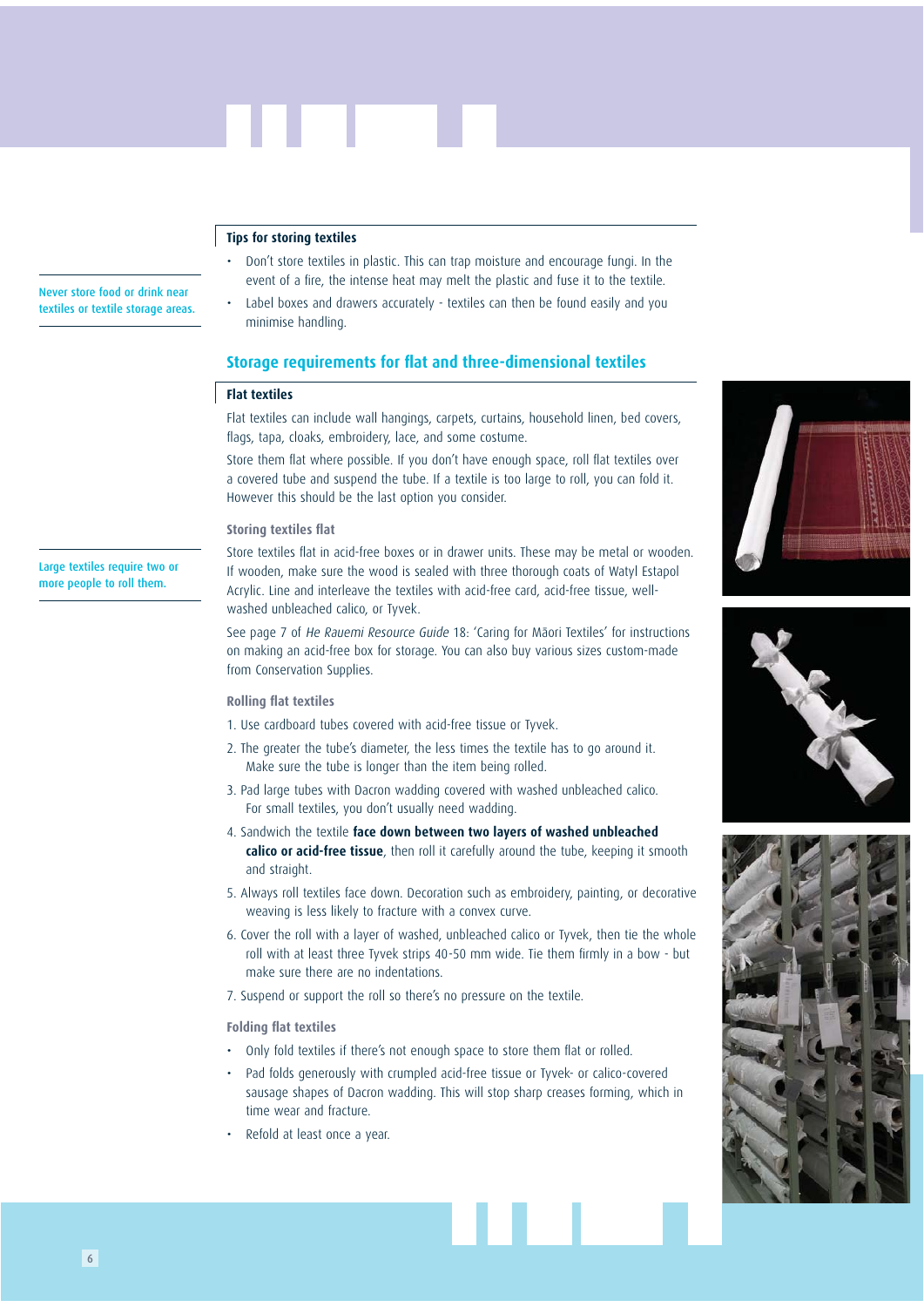

# **Three-dimensional textiles**

These can include:

- most items of clothing
- costume accessories, e.g., handbags, hats, shoes
- dolls
- basketry
- upholstered furniture.

When storing three-dimensional textiles, avoid hard creases or too many folds. Make sure they have full padding and support.

**Storing different types of three-dimensional item**

# Hats, shoes, bags, and basketry

Pack these loosely with tissue inside or insert covered Dacron wadding so they hold their original shape.

# Fans

Keep fans closed. Wrap in acid-free tissue.

# Umbrellas and parasols

Keep these partially open. Put a roll of tissue around the handle, just inside the cover. Dolls

Place small pieces of bunched tissue up dolls' skirts. Dolls with moving eyes ('Sleeping dolls') should be stored face down on a padded surface.

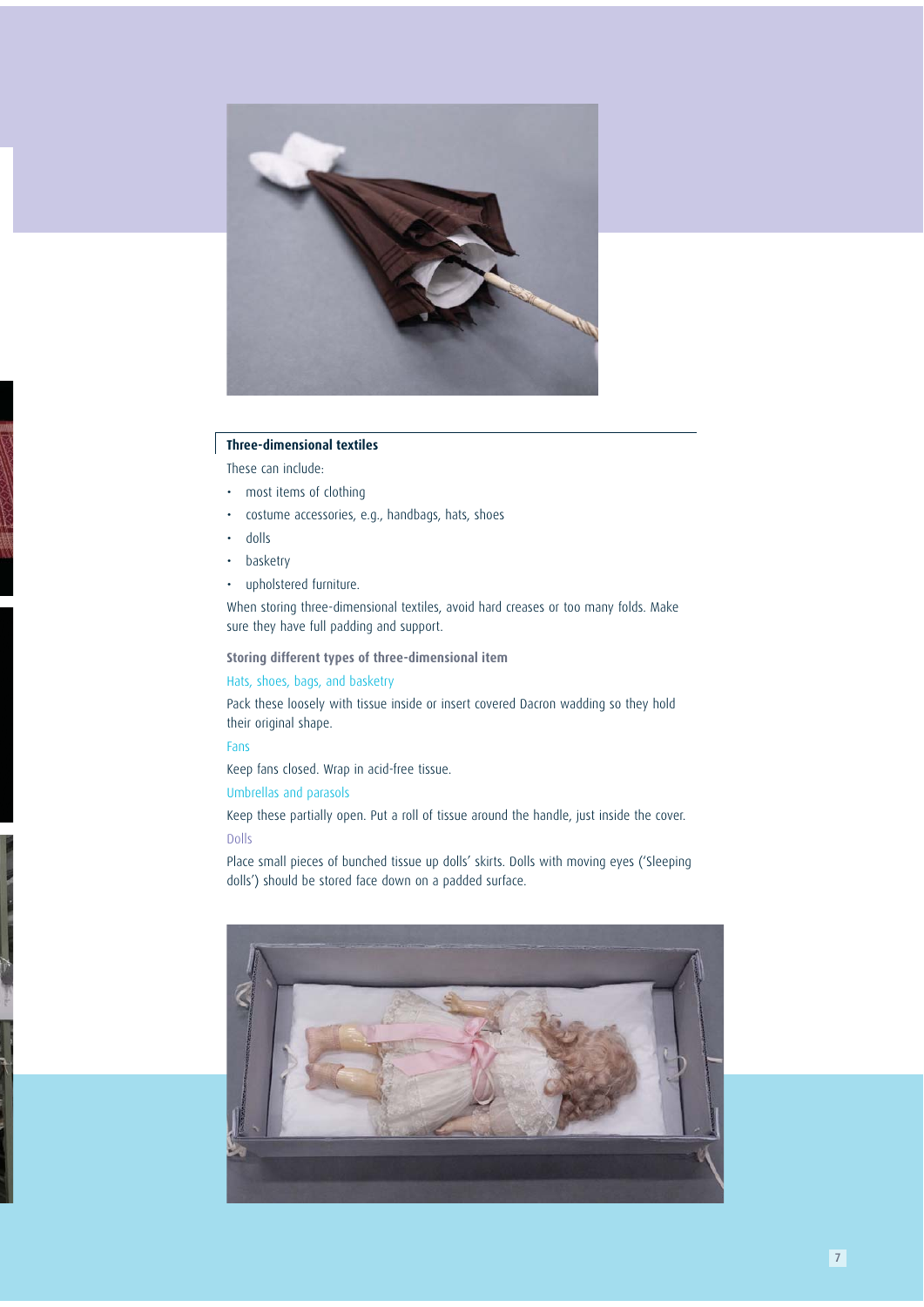

**A beaded dress with damage to the shoulder area caused by wire hanger**

### Upholstered furniture

Cover furniture with cotton or Tyvek dust covers.

### Costumes

- Do up all buttons, hooks and eyes, and zips.
- Hang the costume on a padded hanger (see 'Hanging costumes' below) or lay flat.
- When storing dresses in acid-free boxes, put the skirt in first, front down, and fold the bodice back over the skirt. Pad folds well and also pad the bodice and sleeves.
- Put only one dress in a box.

Only hang costumes that are strong enough. Damaged, delicate, bias cut, knitted, and beaded garments should be laid flat. You can store beaded costumes safely using a special duvet you make yourself. See instructions on page 10.

### Hanging costumes

- Wire and wooden hangers that aren't padded can cause a great deal of damage to the neck and shoulder of garments. See page 9 for two types of hanger you can make yourself.
- When hanging dresses, either one or two piece, carefully hand stitch at least four pairs of cotton tape lengths to the waistband or waist darts. Tie each pair in a bow on the hanger shoulder, slightly shorter than the waist-to-shoulder measurement, so they take the strain off the skirt.
- Always cover the garments with individual front-opening covers of Tyvek or wellwashed calico.



**Boxed storage of a dress**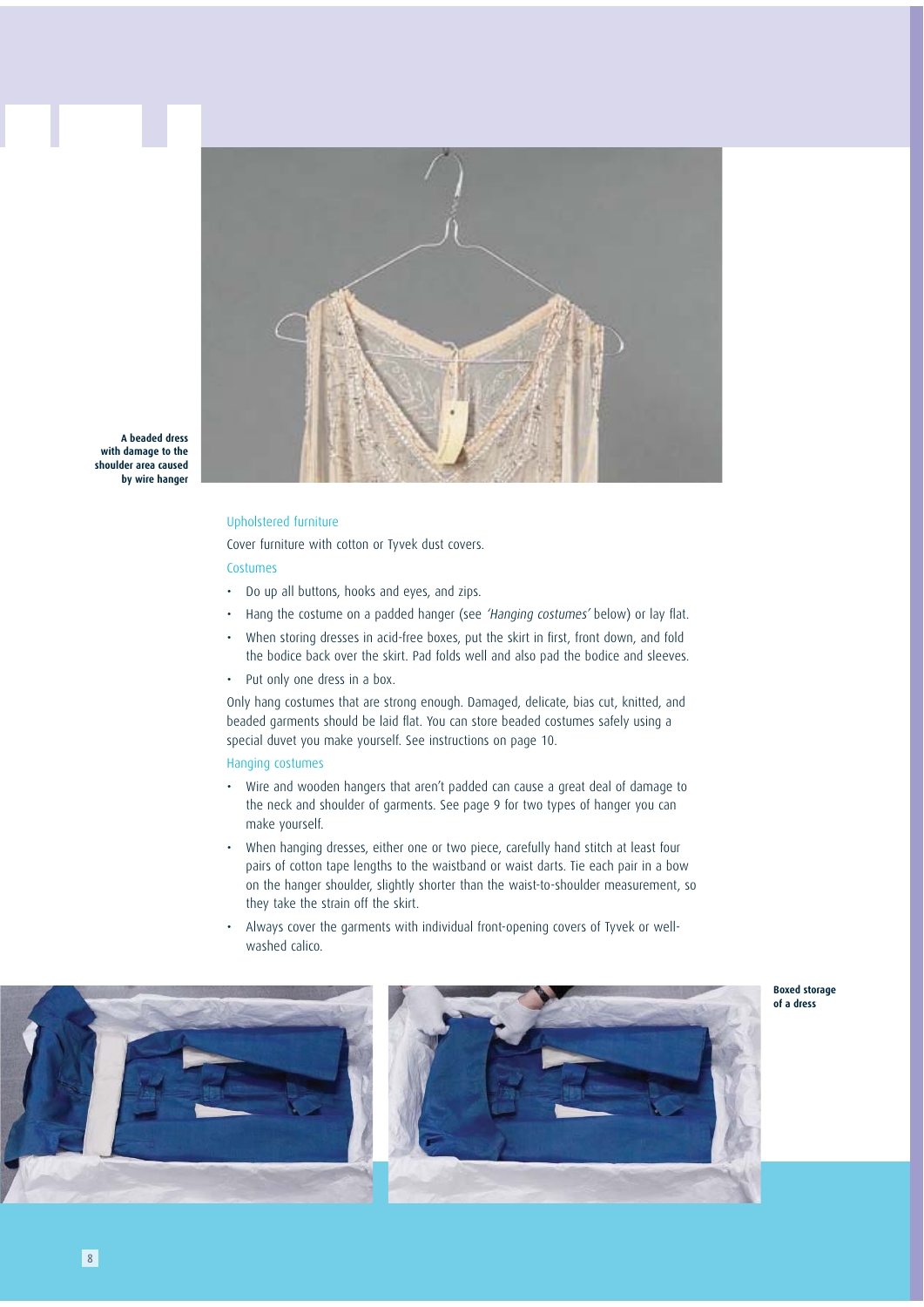# Making garment hangers



# **Simple padded hanger**

- Use a wooden (not wire) hanger, with a long hook to allow for high collars.
- Place three layers of Dacron wadding over each shoulder. Stitch these together under the hanger, and around where the hook emerges.
- Cover the wadding with calico or Tyvek to keep all the layers together.

# **Te Papa hanger**

| <b>Materials</b>                             | <b>Tools</b>                                      |  |
|----------------------------------------------|---------------------------------------------------|--|
| 8mm aluminium rod                            | Hacksaw                                           |  |
| Custom-made 'Te Papa hanger' aluminium hooks | Fine grain metal sandpaper                        |  |
| from Ullrich Aluminium                       | Long auger drill bit (6mm) and                    |  |
| 50mm diameter polyethylene foam rod          | power drill                                       |  |
| See page 15 for supplier contact details.    | Allen key (about 3.5mm) for tightening grub screw |  |
|                                              | Vice for holding and bending rods                 |  |
|                                              | Craft knife, ruler, etc.                          |  |
|                                              |                                                   |  |













# **Instructions**

- 1 Cut a piece of aluminium rod 400mm long.\*
- 2 Sand the ends and any rough edges.
- 3 Mark the centre of the rod. Insert into the hook at this point, and tighten its grub screw using the Allen key.
- 4 Clamp the hanger in a vice. Bend the rod to the angle needed to fit the garment's shoulder line.
- 5 Cut two pieces of foam rod 250mm long.
- 6 On the end of the foam rod, mark the centre of its diameter.
- 7 Clamp the foam rod in the vice, being careful not to distort the shape. You can do this by sliding the rod inside a piece of clean 50mm PVC drainpipe before putting it into the vice.
- 8 Drill through the foam rod lengthwise from the centre mark, to a depth of 200mm. You can do this by putting a piece of masking tape 200mm along your drill bit. Then drill at low speed, making sure you keep the drill centred, until the tape reaches the end of the foam rod.
- 9 Cut one end of each foam rod at an angle, so it will butt against the other foam rod at the hanger's centre. The foam should cover the base of the hook where the aluminium rod goes through. Also carve out the end of the drilled hole, to fit the hook's base.
- 10 Thread the foam rod onto the hanger.
- 11 Wipe down the hanger before use to remove any aluminium filings.
- 12 Make sure the garment doesn't touch the aluminium rod or hook. You can place a small offcut of foam rod over the shank of the hook to stop collars touching the aluminium.

\* 400mm is the most commonly used aluminium rod length. Some larger garments may need 450 or 500mm lengths, or even longer for garments with wide necklines. Remember to adjust the foam rod length too, in these cases.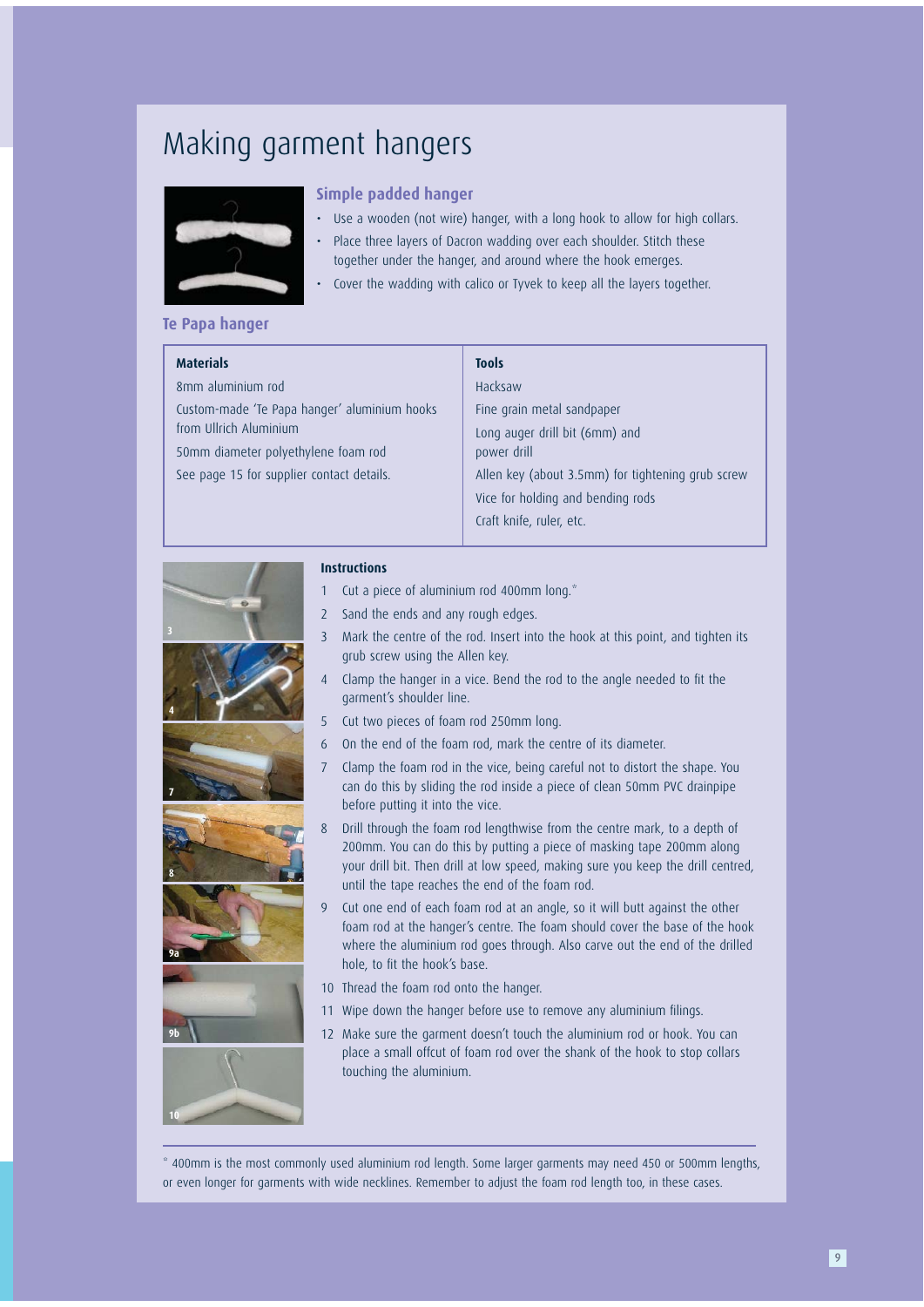









# Making a **beaded-dress duvet**

A beaded-dress duvet is an excellent way to store and transport beaded garments. It prevents the weight of the beads from stressing the ground fabric.

To make the duvet:

- Cut a length of well-washed unbleached calico, about 2080 x 1190mm. Machine hem the raw edges.
- Cut a piece of Dacron wadding, about 1300 x 600mm. Place in centre of calico.
- Cut two further lengths of calico, each 1330 x 600mm.
- Place one of these pieces on top of the Dacron wadding. Machine stitch in place along all four sides.
- Hem the second piece and lay it over the padded section. Stitch in place along one short edge only, to create the long flap.
- Carefully place the beaded garment on the padded section. Cover with the long flap.
- Fold the longsides over the centre and then the shortends. The garment is now completely covered and supported.
- Roll up the duvet with the garment enclosed. Tie it with cotton tape or Tyvek strips, to secure.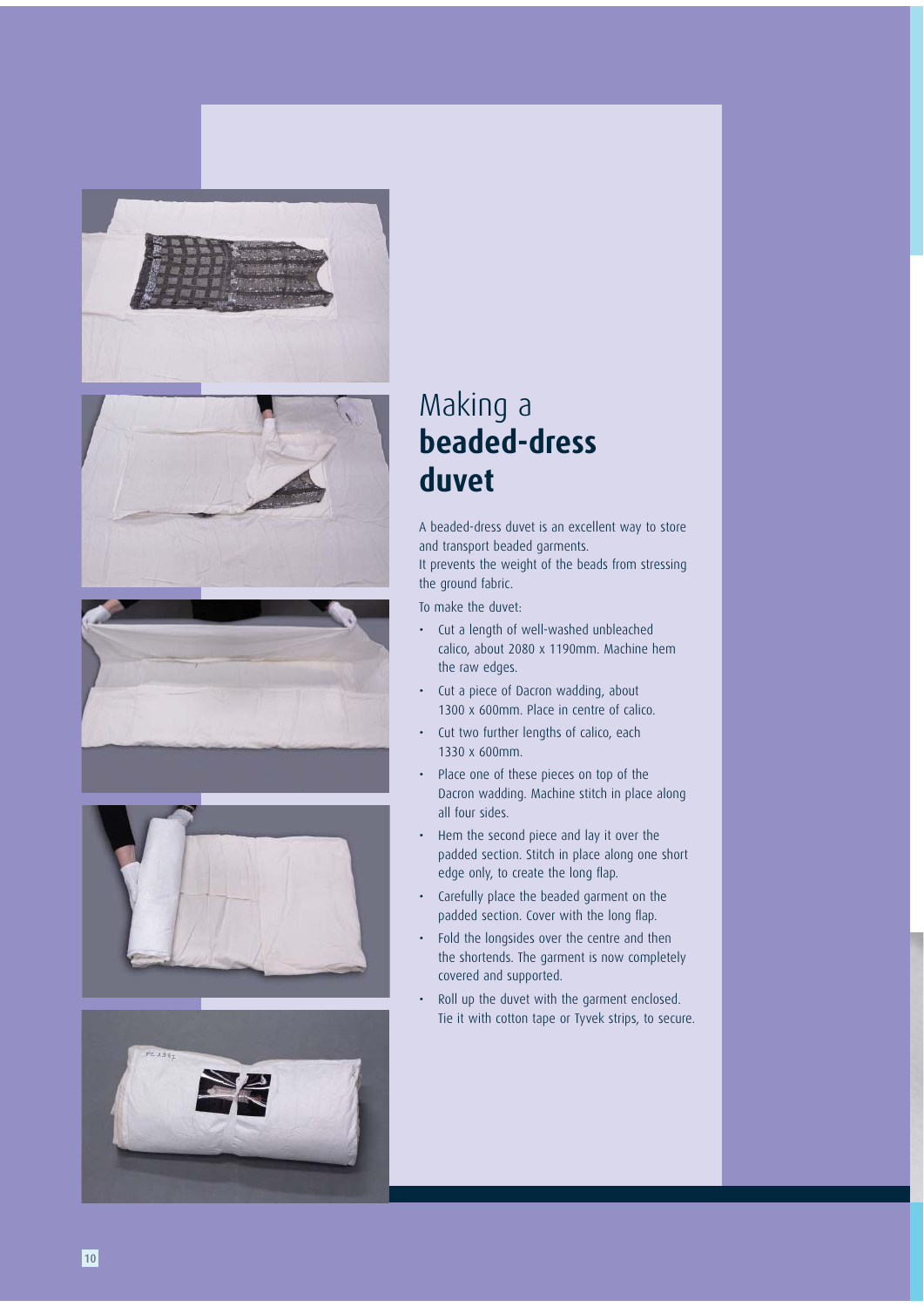

# **Cleaning**

One of the most commonly asked questions about textiles is how to clean them. Wet cleaning or washing can have irreversible results. They should never be undertaken lightly or by an untrained person. Always consult a professional conservator. See page 16 for the New Zealand Professional Conservators Group's contact details.

A gentle vacuum to remove dust is the easiest and safest form of cleaning in untrained hands. Place a piece of monofilament screening over the textile or use nylon net over the short end of the hose (see images below), and use the lowest suction setting to carefully vacuum the item. This will avoid sucking up the textile. Don't do this on very fragile or fractured garments!

### **Treatment for conservation**

If you consider a textile needs repairing, consult a professional conservator first.

Textile conservation is about stabilising and supporting textiles, with minimum intervention and no re-weaving or reembroidering. The technique of darning and using lots of little stitches to hold holes and fractures together is not used by a textile conservator. Frail textiles are supported by mounting over a specially dyed similar fabric, so holes or worn areas aren't immediately obvious.

### **Never use ...**

Never use glue, plastic putty (e.g. Blu-tak™), adhesive tape, pins, or staples to repair textiles, even temporarily.



**'Misguided enthusiasm', an example of wetcleaning by an untrained person. The dyes were unstable and bled when wet.**

Alteration is unethical.



#### **Correct vacuuming procedures**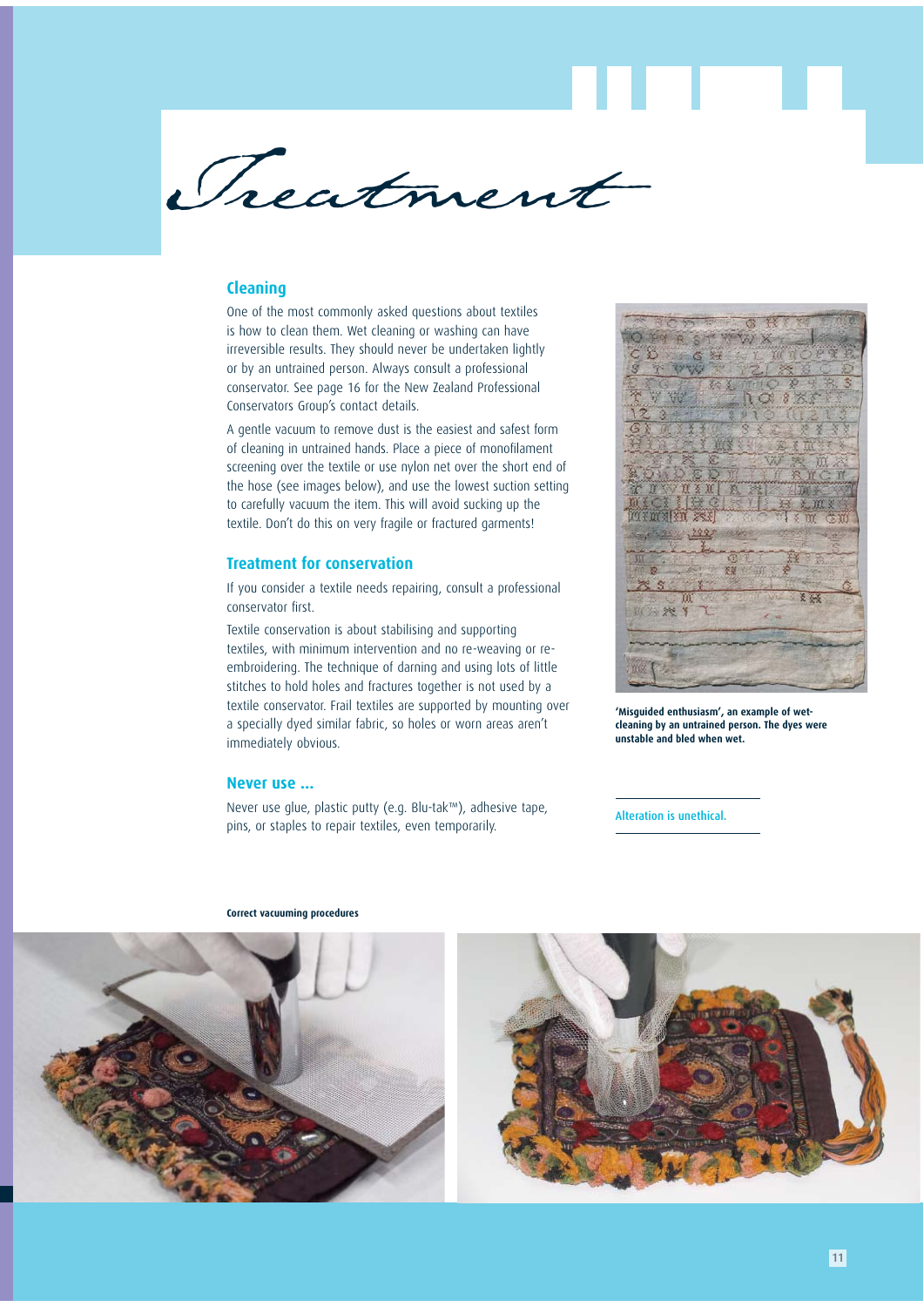

Only display textiles that are in good condition, preferably in cases or glazed frames to protect them. The display period recommended should be six months followed by an 18-month rest.

If you need a picture framer, choose one who uses conservation methods.

When textiles are being displayed in the open or for a long period (e.g., wall hangings), check them regularly for deterioration, insects, and dust. Remove dust by vacuuming, front and back, through a screen (see page 11).

### **How to hang textiles**

# **Velcro method**

The Velcro method is by far the best for hanging wall hangings and large textiles. It supports the textile by distributing weight evenly along the top edge, making the object easy to install and remove. Many textiles don't have straight edges, and this method allows you to hang the textile more or less straight and adjust its hang. In an emergency, the textile can be easily removed by carefully pulling it away.

- 1. Textiles to be hung should have a loose lining of washed calico, which will protect them from the wall and stop dust settling on the textile's back.
- 2. Machine stitch both long edges of a Velcro loop strip along the top edge of the lining fabric.
- 3. Carefully hand stitch the lining to the reverse top edge of the textile. Take the stitches through the lining and the textile on either side of the Velcro strip. (It is very difficult to hand sew through Velcro.)
- 4. Use correct stitching tension, as too tight a stitch may cut fibres, and too loose won't support the textile adequately.
- 5. Staple the Velcro hook strip to a wooden batten and fix to the wall.
- 6. Hang the textile by pressing the Velcro loop strip to the hook strip.



**Hanging textiles using the Velcro method**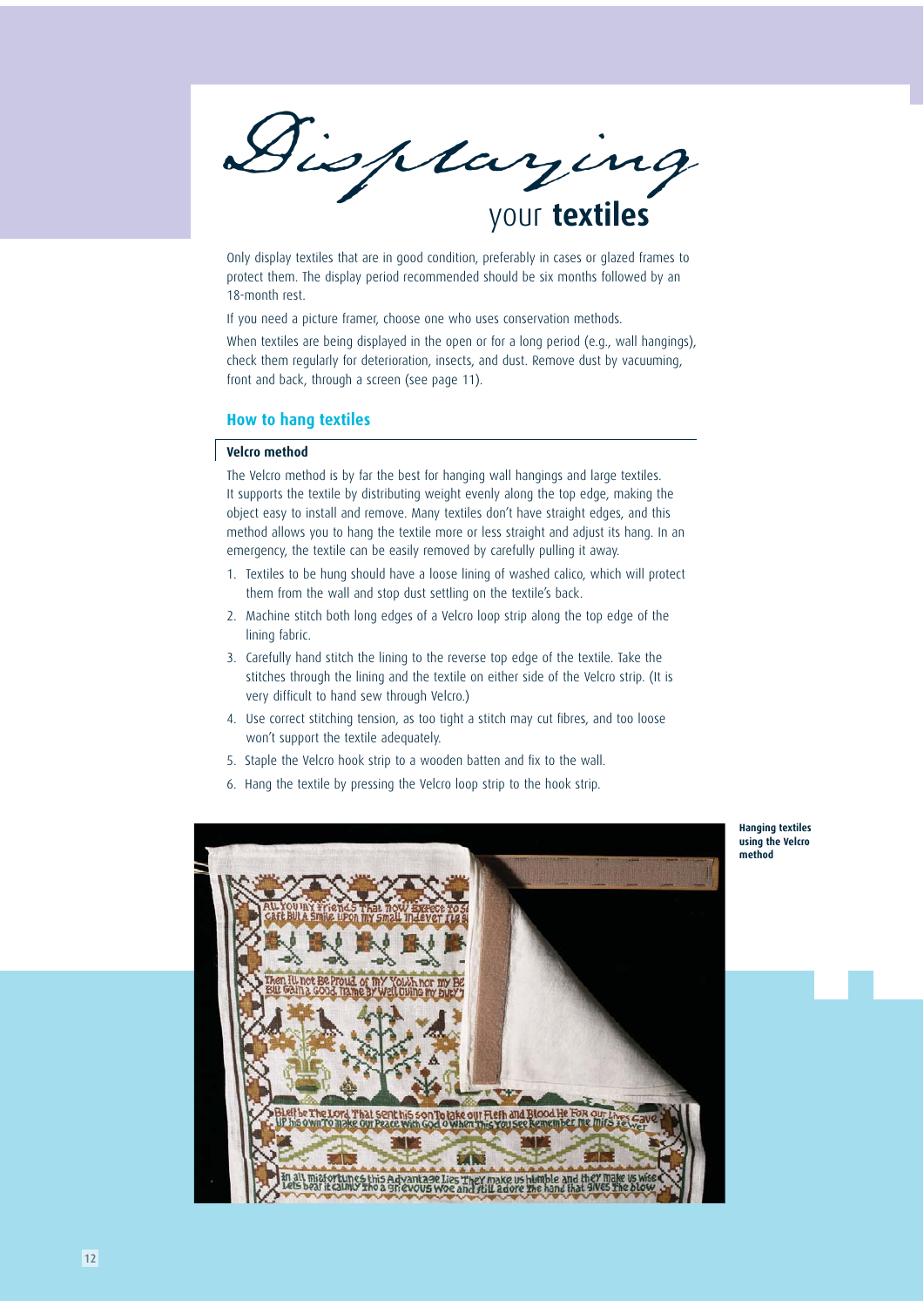### **Trapeze or rod method**

For textiles that are too long to display by the Velcro method or which aren't suitable for stitching (e.g., tapa), either:

- roll one end round and round a covered tube, with the required amount of textile hanging down; or
- hang the textile over a padded roller in a trapeze fashion (like a towel over a rail), counter-balanced by its own weight.

# **Displaying three-dimensional textiles**

Display small objects like hats, shoes, or bags with their storage-padding still in place.

### **Dummies**

Most costumes are best displayed on a tailor's dummy or a correct-sized mannequin. The purpose of the dummy is to fully support the garment without imposing strain on it. Tie the waist tapes used for storage (see page 8) on the shoulders.

Excellent dummies and mannequins are available for sale. See the list of suppliers, page 15.

It is difficult to adapt a 20th- or 21st-century shop mannequin to fit and look correct aesthetically for an 18th- or 19th-century garment. You can make a simple, inexpensive dummy by following the instructions in Janet Arnold's A Handbook of Costume (page 65) or Jennifer Quérée's article in the Art Galleries and Museums Association of New Zealand Journal Vol 8 (November 1977).

Wash all support or lining fabric well to remove the dressing.

> **Example of a tailor's dummy**



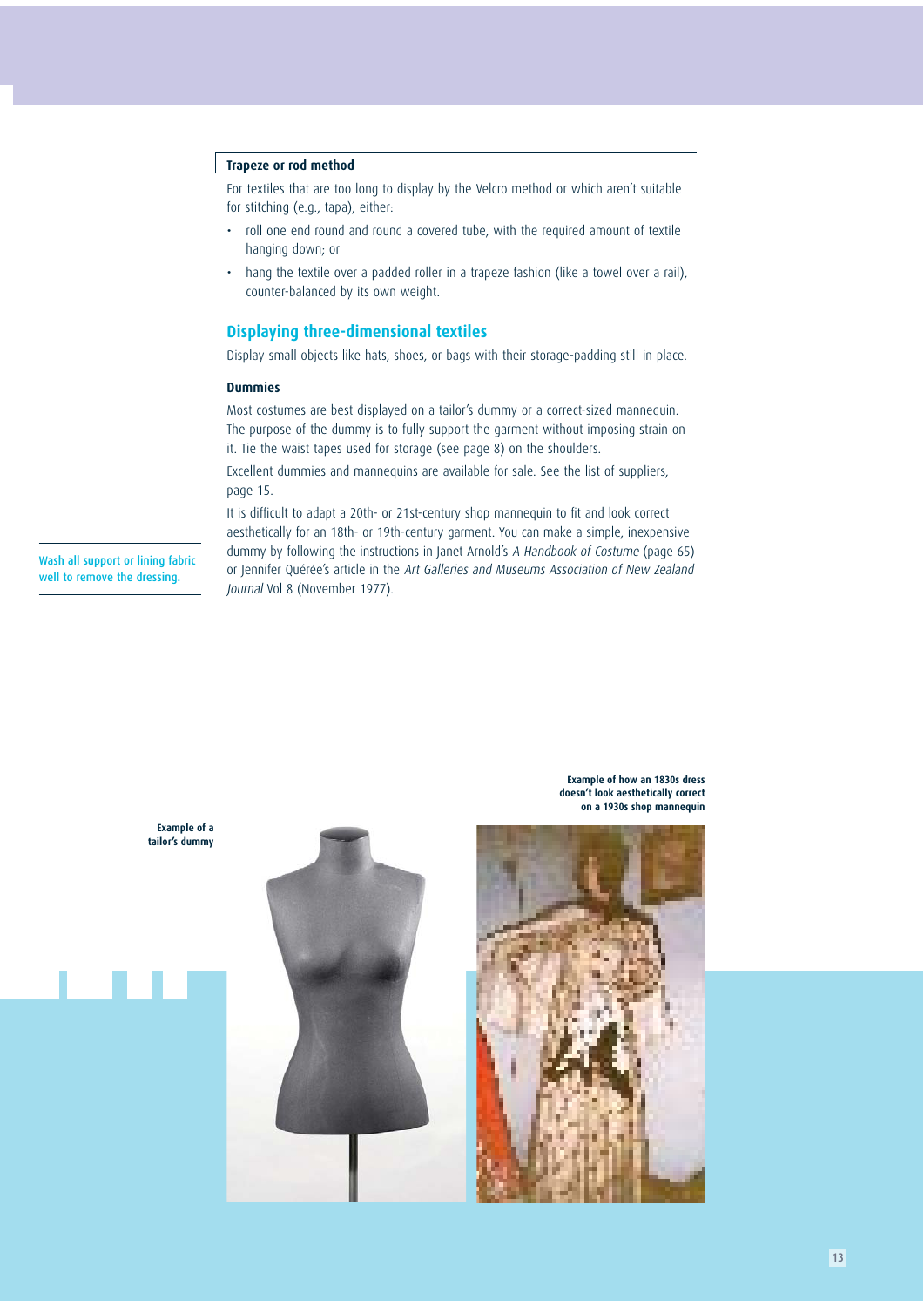and **transport** 

Pack textiles carefully when transporting them. They should arrive at their destination in the same condition they left you.

- Think carefully about packing textiles. Pack frail and oddly shaped pieces so they can be taken straight from the packing case and put into the display case, minimising the need for handling.
- Make sure the textile is comfortable and well supported. Include fittings and mounts, which will make things easier for the exhibition team at the other end.
- If possible, transport textiles in a custom-made wooden crate that is insulated against weather and poor handling, and fitted inside with padded supports.
- When you pack a textile to be transported, apply all the techniques you'd use when storing it. Pack it out with lots of bunched acid-free tissue and Dacron wadding.





14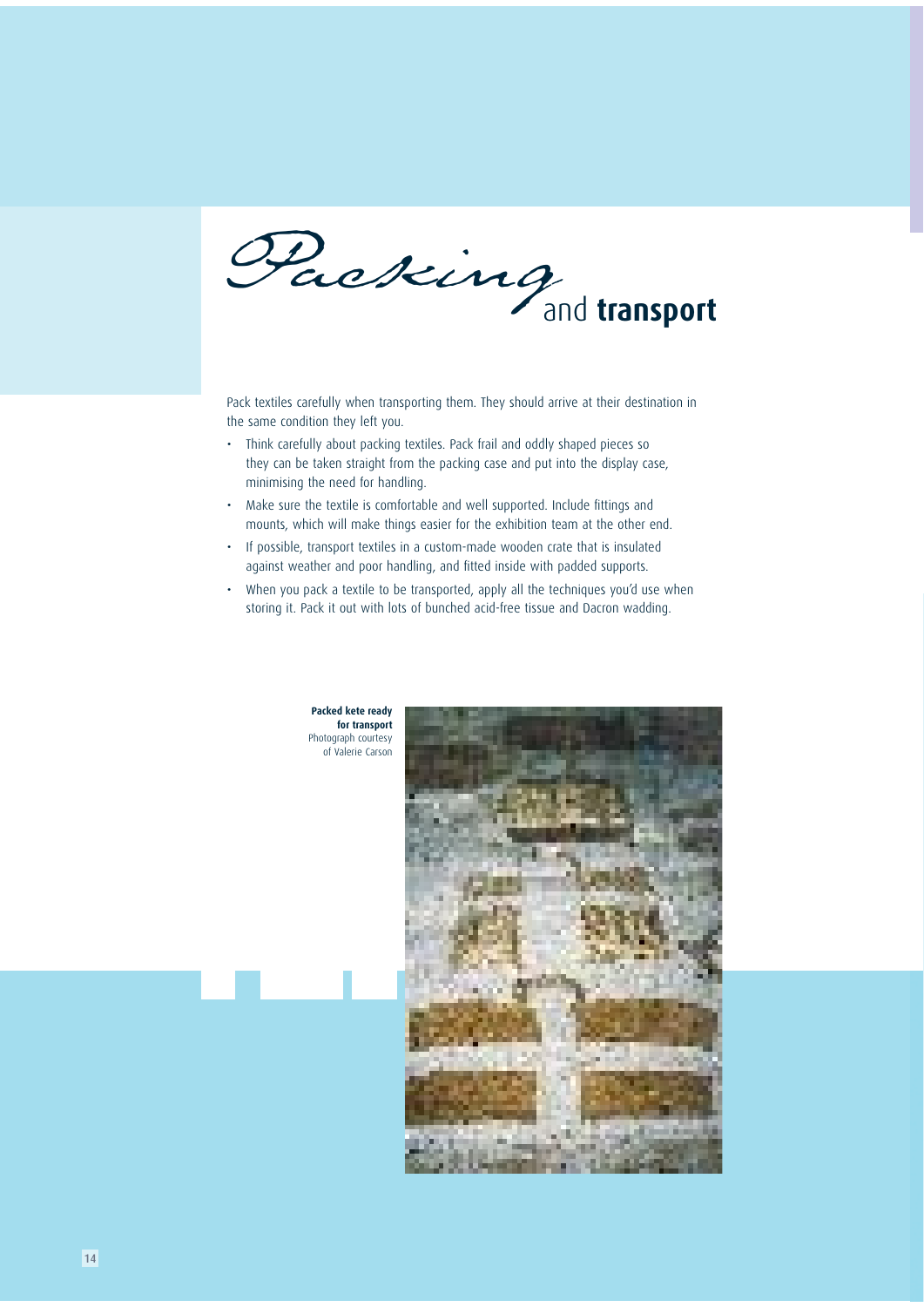# Emergencies

See the He Rauemi Resource Guide 5: 'Preventive Conservation' for general guidance on protecting your collections in the case of an emergency.

If a coloured textile gets wet, its dye may run. Do not dry it but keep the wet textile in a sealed plastic bag until you can get advice from a professional conservator. Don't discard it - many textiles can be saved.

# **Further training**

Attend a workshop in caring for textiles for more in-depth information on the subjects covered in this guide. Contact National Services Te Paerangi to find out about training opportunities.

# **Key points in textile care**

- Prevention is better than cure.
- Handle textiles as little as possible.
- Apply good housekeeping principles.
- Keep accurate documentation.
- Alteration is unethical.

### **Suppliers of materials**

### **General supplies for conservation treatment and packaging**

Conservation Supplies, 81 Great North Rd, Warkworth, Auckland, ph (09) 425 7380, email jamorrison@xtra.co.nz. Accepts small orders.

### **General supplies for storage and packaging**

Packaging House, 21 Saleyards Road, Otahuhu, Auckland, with branches throughout New Zealand. www.packaginghouse.co.nz. Good for bulk orders.

#### **Acid-free tissue and acid-free card**

Port Nicholson Packaging, PO Box 38 133, Wellington, ph (04) 568 5018, email sales@pnp.co.nz.

### **Aluminium rod and custom-made hooks**

Ullrich Aluminium Company, Private Bag, Petone, ph (04) 568 8184. For custommade hooks for Te Papa hangers, contact the Production Manager.

### **Dacron wadding**

Charles Parson NZ Ltd, 29 Union St, Auckland, ph (09) 379 9503; 1 Lancaster St, Christchurch, ph (03) 366 1669; 55 Sydney St, Petone, Wellington, ph (04) 568 5822. Sells in bulk minimum 50m roll. For smaller quantities, try fabric and craft shops.

#### **Ethafoam and polyethylene foam rod**

Dunlop Flexible Foams, PO Box 58 136, Greenmount, Auckland, ph (09) 274 5789.

### **Tailors' dummies and mannequins**

Purfex, 15-17 Fremlin Pl, PO Box 8664, Auckland, ph (09) 520 6500, email sales@purfex.com, website www.purfex.com.

#### **Tubes**

Sonoco NZ, ph (09) 836 3009 Fabric shops Carpet and linoleum stores For small tubes, try Gladwrap tubes, etc.

#### **Tyvek**

Fabri-cell International Ltd, PO Box 97 047, Manukau City, ph (09) 526 6807.

#### **Gloves**

White cotton gloves: Takapuna Distributors Ltd, Box 33 784, Takapuna, Auckland, ph 09 441 3413, email tdl@clear.net.nz, or Kirkcaldie & Stains, PO Box 1494, Wellington. Disposable gloves: available from pharmacies and supermarkets.